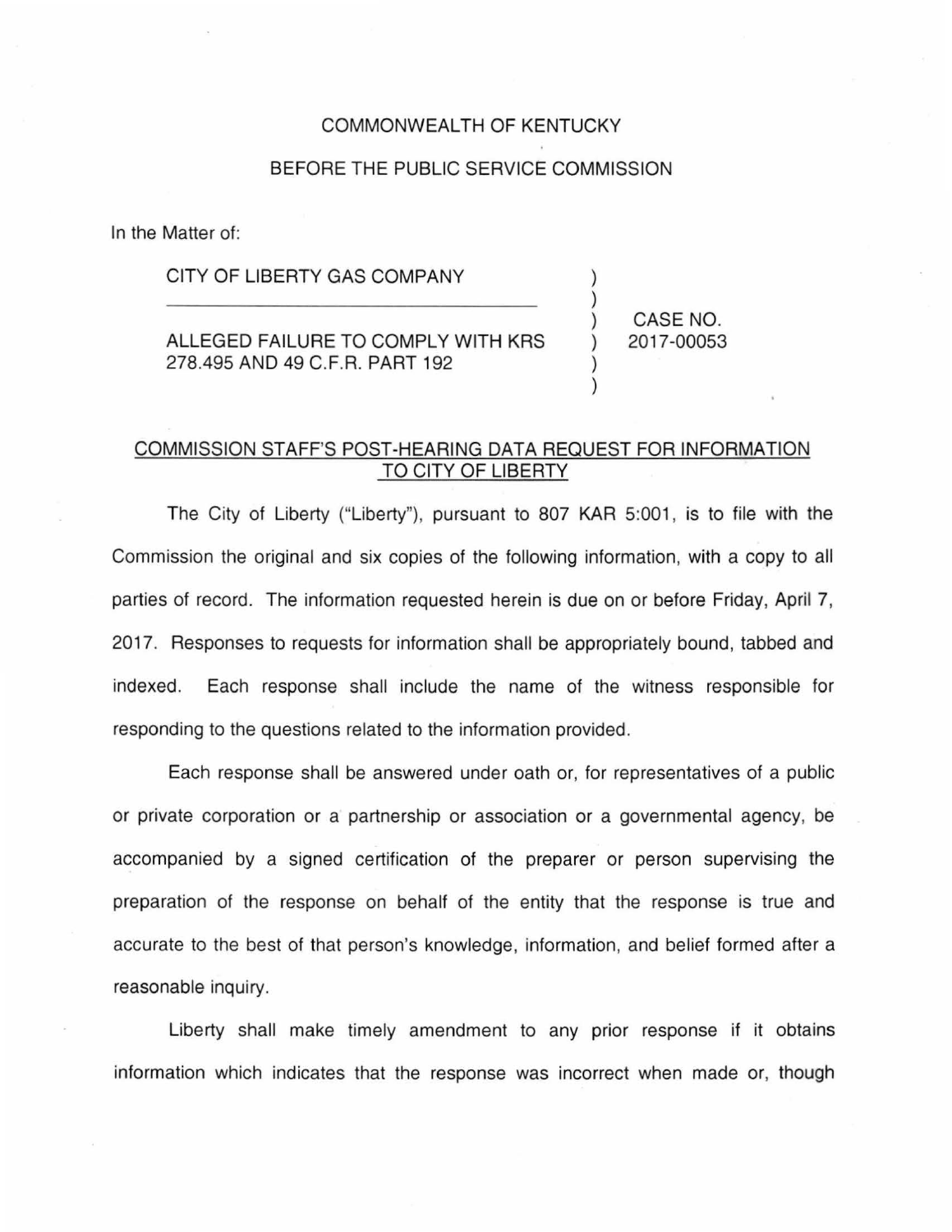correct when made, is now incorrect in any material respect. For any request to which Liberty fails or refuses to furnish all or part of the requested information, Liberty shall provide a written explanation of the specific grounds for its failure to completely and precisely respond.

Careful attention should be given to copied material to ensure that it is legible. When the requested information has been previously provided in this proceeding in the requested format, reference may be made to the specific location of that information in responding to this request. When filing a paper containing personal information, Liberty shall, in accordance with 807 KAR 5:001, Section 4(10), encrypt or redact the paper so that personal information cannot be read.

1. Provide copies of Liberty's gas department's statements of annual revenues for the most recent three years.

Jathems

Talina R. Mathews Executive Director Public Service Commission P.O. Box 615 Frankfort, KY 40602

# **DATED MAR 3 1 2017**

cc: Parties of Record